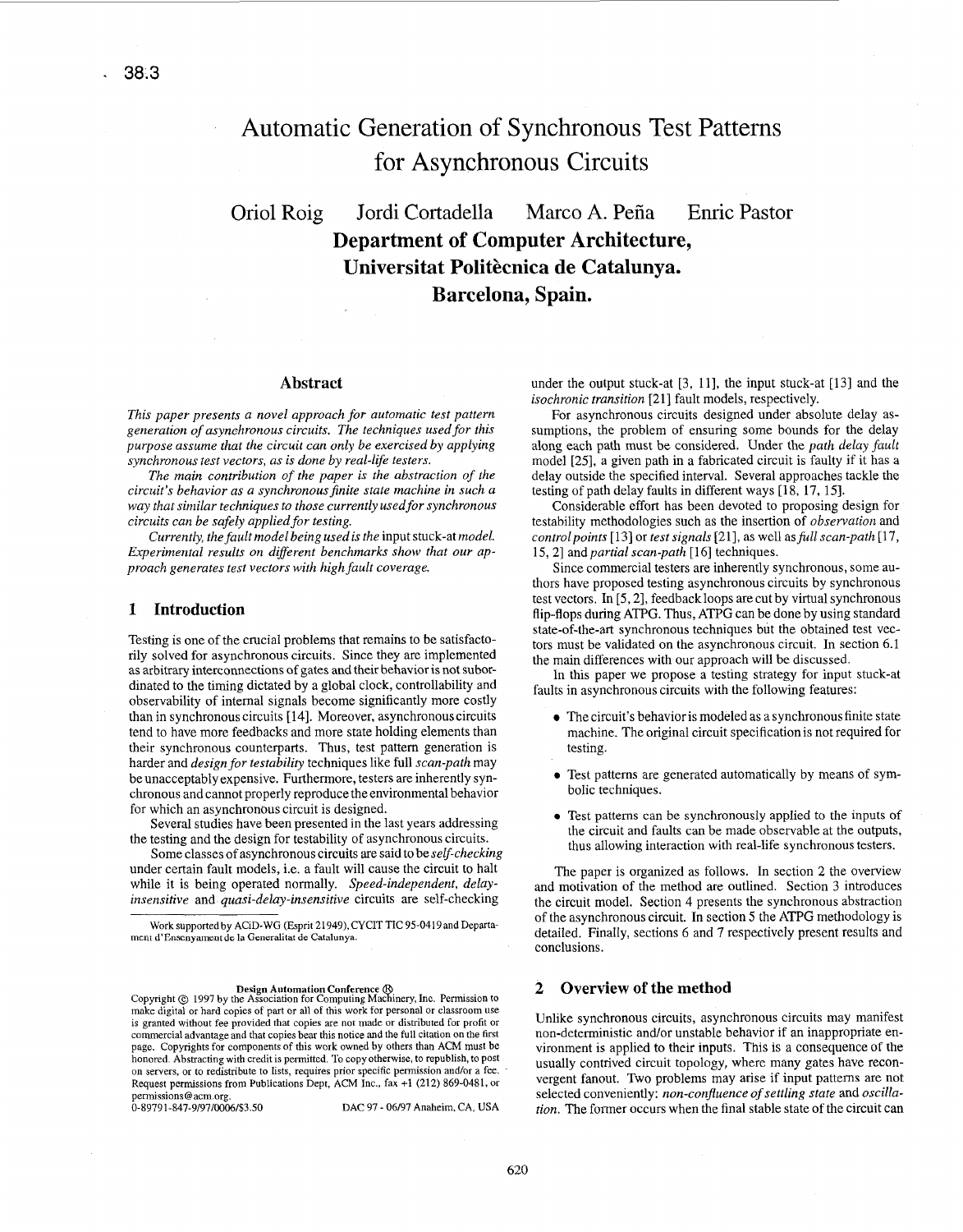be different depending on the arrival times of the input events and the delays of the internal gates. This phenomenon can potentially lead to metastability **[22].** The latter occurs when the circuit cannot rest in a stable state.



Figure 1: Circuits showing (a) non-confluence and (b) oscillation.

To show non-confluence of settling state we will take the circuit in figure  $1(a)$ . Let us assume the circuit is in the stable state  $ABabcdey = 01010000$  and that the input pattern  $AB = 10$  is applied. Even if **A** and *B* change simultaneously, because of the delay on primary inputs, we cannot assure that both a and *b* will change at the same time. A "competition" between all sensitized paths starts as soon as some input is switched. Two feasible sequences of gate transitions can be  $a\uparrow$ ,  $c\uparrow$ ,  $b\downarrow$ ,  $y\uparrow$ ,  $d\uparrow$ ,  $c\downarrow$  and  $a\uparrow$ ,  $c\uparrow$ ,  $b\downarrow$ ,  $c\downarrow$ . If gate  $c$ is slow to fall the stable state 10101 101 will be reached, otherwise the circuit will settle to state 10100000.

The other problem is oscillation or cycles of unstable states. Let the circuit in figure 1(b) be in the initial stable state  $ABabcd =$ 00001 *1.* If input *A* is set to **1,** the circuit starts oscillating. After  $a\uparrow$ , the sequence of transitions  $c\downarrow$ ,  $d\downarrow$ ,  $c\uparrow$ ,  $d\uparrow$  is repeatedly generated and the circuit never stabilizes. Other circuits may present transient oscillations that should or should not be avoided depending on the maximum desired settle time.

There is a need of providing some technique that assures using only *valid* test vectors, i.e. input patterns that produce neither nonconfluence of the settling state nor indefinite or too long oscillation cycles'.

The overview of our testing approach is as follows.

- 1. The non-faulty circuit is analyzed to find all input sequences that can be used "a la synchronous", such that neither nonconfluence nor oscillation is produced. After this analysis, the asynchronous circuit is modeled as a synchronous finite state machine (the *Confluent Stable State Graph, CSSG,* presented in section **4)** with deterministic behavior.
- **2.**  *Random Test Pattern Generation* (Random TPG) on the CSSG is initially used to quickly cover a significant number of faults.
- 3. A symbolic ATPG strategy on the *CSSG* looks for a test sequence for each uncovered fault. Each test sequence is simulated on every remaining faulty circuit to find all other faults covered by the same sequence.

Both random TPG and fault simulation are efficiently performed by combining parallel and ternary simulation **[24,** 121. Symbolic ATPG is performed by using BDD-based techniques similar to those used for synchronous finite state machines [10].

#### **3 Circuit Model**

An asynchronous circuit can be represented as an interconnection of *gates* and *delay elements.* **A** gate is a component with several inputs and outputs. At each gate output a function dependingon the gate inputs is instantaneously computed. A delay is a single-input single-output element that reproduces its input after a certain time. *Wires* are used to interconnect gates and delays.

In our approach, asynchronous circuits are modeled following the *unbounded gate delay* model [ 191. Under such a model, delay elements are attached only to gate outputs and the delay magnitude is positive and finite, but unknown. The delay type we assume is *inertial* delay, i.e. pulses shorter than the delay magnitude are filtered out. In the sequel we will refer to the pair formed by a gate and its associated delay simply as a *gate.* 

Test vectors that would be valid under a bounded delay model, might be considered invalid under an unbounded delay model. On the other hand, test vectors generated assuming unbounded delays will also work on circuits with bounded delays. Therefore, our methodology while pessimistic, is independent of those aspects that may vary the gate delay, such as the technology, the fabrication process or the temperature at which the chips are being tested.

Each *primary input* of a circuit will be modeled as the input of a gate implementing the identity function. The circuit in figure  $1(a)$ illustrates how primary inputs **(A** and *B)* are modeled. These buffers introduce the idea of delay associated with primary inputs.

### **3.1 Circuit State Graph** (CSG)

In synchronous circuits the state depends on a subset of circuit signals called *state signals.* Usually this subset includes input and flip-flop signals. The order of the transitions along combinational paths is not relevant. The only limitation is that they all must occur in a limited *cycle time*. On the contrary, asynchronous circuits often have a more complicated structure. Since feedback loops are not cut by clocked flip-flops, the state of an asynchronous circuit is defined by all the binary values of both primary inputs and gates, rather than by a small subset of them.

A *state graph* (SG) is a pair  $\langle S, \mathcal{E} \rangle$ , where S is the set of states and  $\mathcal{E} \subset \mathcal{S} \times \mathcal{S}$  is the set of edges (or transitions).

*A circuit state graph (CSG) is a 7-tuple*  $(S, \mathcal{E}, \mathcal{P}, \mathcal{G}, S_0, \lambda_P, \lambda_G)$ *,* where  $\langle S, \mathcal{E} \rangle$  is a *SG*,  $\mathcal{P} = \{p_1, \ldots, p_m\}$  is the set of primary inputs,  $G = \{g_1, \ldots, g_n\}$  is the set of gates, and  $S_0 \subseteq S$  is the set of initial states. The labeling functions  $\lambda_P$  :  $S \longrightarrow \{0, 1\}^m$  and  $\lambda_G : S \longrightarrow \{0, 1\}^n$  map each state s with a binary vector consisting of the values in s of primary inputs and gates, respectively.

Under the unboundedgate delay model the next state of a circuit uniquely depends on its present state. A gate is said to be *excited*  if its output differs from the function it implements, and *stable*  otherwise. If all the gates in a circuit are stable, the circuit is in a *stable state.* A *next state function*  $\delta$  :  $S \times G \longrightarrow S$  can be defined for each gate. Function  $\delta(s, g_i)$  returns either the state reached by switching the output of  $g_i$  if it is excited or  $s$  if  $g_i$  is stable.

A *transition relation, R, relates pairs of predecessor/successor* states. If state s' is an immediate successor of state **s,** we say that both states are in relation *R*, denoted  $sRs'$  or  $(s, s') \in R$ .

By using the next state function of each gate, the transition relation associated to circuit gates can be defined as

$$
R_{\delta} = \{(s, s') \in \mathcal{S} \times \mathcal{S} \mid (s \text{ is stable } \land s = s') \lor (\exists g_i \in \mathcal{G} \text{ such that } s' = \delta(s, g_i) \neq s)\}.
$$

For each pair  $(s, s') \in R_{\delta}$ , if s is stable, its successor is the same s, otherwise the successor is obtained by switching an excited gate.

#### **3.2** *CSG* **in test mode**

In our approach, asynchronous circuits are tested in synchronous mode: provided the circuit is stable, an input vector **is** applied and the circuit is allowed to, eventually, settle. The time between the

**<sup>&#</sup>x27;In section 4 this notion of "too long" will be discussed.**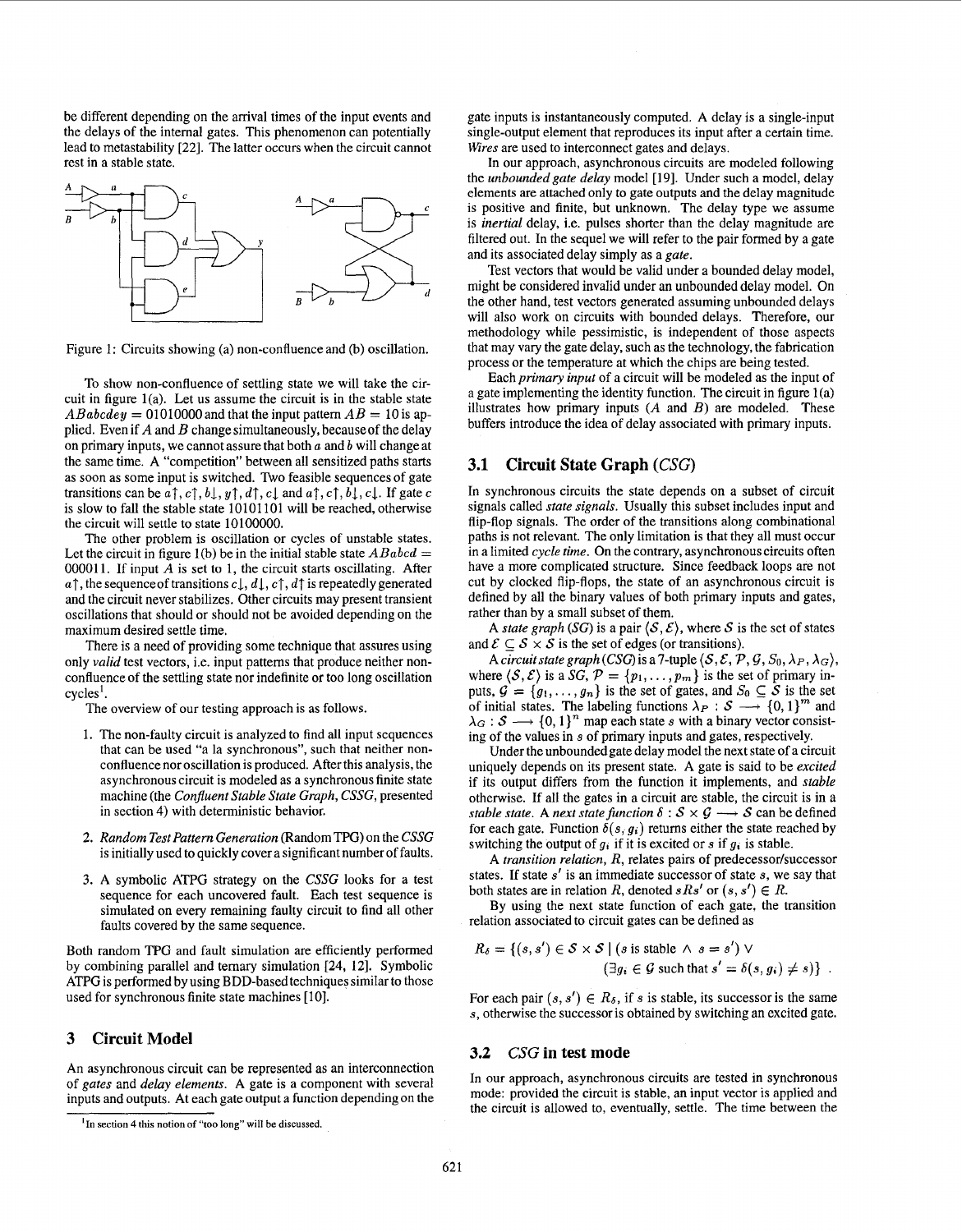application of two input pattems is called the *test cycle.* Until otherwise noted, we will assume the test cycle is *long enough* to let the circuit stabilize (unless it oscillates). Figure 2(a) illustrates a possible *CSG* in test mode. In principle, in a circuit with *n* inputs, the number of possible input patterns is  $2<sup>n</sup>$ , but in this picture only a few pattems are represented for the sake of simplicity. Labeled boxes represent stable states, while shadedcircles are unstable states. The outgoing arcs from a stable state are labeled with the changes at the circuit primary inputs. Only in such arcs it is allowed more than one signal transition, whereas outgoing arcs from unstable states represent single signal transitions. The latter are not labeled for clarity. We will refer to this circuit state graph in test mode as *TCSG.* 



Figure 2: (a) **A** *TCSG* and (b) its corresponding *CSSG.* 

The transition relation associated to input signals can therefore be defined as follows:

$$
R_I = \{(s, s') \in S \times S \mid s \text{ is stable } \land \lambda_P(s) \neq \lambda_P(s') \land \lambda_G(s) = \lambda_G(s')\}.
$$

Relation  $R_I$  describes all input patterns that can be applied to a stable state. Thus,  $sR<sub>1</sub>s'$  if *s* is stable and s' only differs in certain number of inputs. This represents the situation in which several inputs have been changed but no gate has begun to switch yet.

The transition relation of a circuit in test mode is defined as  $R = R_I \cup R_\delta$ . Consequently, we can formally define a *TCSG* as a  $CSG$  such that  $S$  and  $E$  are strictly defined by the following recursion:

1. 
$$
S_0 \subseteq S
$$
.  
2.  $s \in S \land sRs' \Rightarrow \begin{cases} s' \in S \\ (s, s') \in \mathcal{E} \end{cases}$ 

The set  $S$  is the set of reachable states of a circuit in test mode, while  $\mathcal E$  is the transition relation *R* restricted to  $\mathcal S$ .  $\mathcal S$  can be calculated by using a symbolic traversal algorithms similar to the ones described in [lo, **71.** 

#### **4 Synchronous abstraction of the** *TCSG*

This section explains how the *TCSG* is pruned in such a way that the input pattems that produce neither non-confluence nor oscillation are considered as valid candidates for test sequences. Roughly speaking, the *TCSG* will be reduced to a set of stable states and edges between stable states. For an edge  $(s, s')$  to exist,  $s$  must be stable and s' must be stable and the only state reached at the end of the test cycle. The finally obtained state graph will only contain the confluent and stable behavior of the original *TCSG,* hence the acronym *CSSG*, standing for *Confluent and Stable State Graph*.

We will use figure 2 as an example. Let us assume that s1 and s2 are initial states. A vector producing non-confluence is  $A + C$ applied to state s **1,** since either **93** or **94** can be nondeterministically reached. If vector  $D+$  is applied to state  $s4$  the circuit oscillates. The only valid vectors are  $A + B +$  and  $A - B -$  applied respectively to  $s2$  and  $s4$ . This fact is manifested in figure 2(b). Note that the initial state s1 appears in the *CSSG,* even though no valid input pattem can be applied to it. Nevertheless, still some fault could be detected when forcing s1 as reset state.

# **4.1 Estimation of the test cycle**

Unbounded gate delays and "long enough" test cycles are unrealistic assumptions for testing. Instead, boundedgate delays and short test cycles must be assumed. Moreover, the analysis of oscillation conditions is a difficult problem still under investigation.

Let  $\sigma$  be the longest sequence of transitions from a stable state  $\sigma$ to the final stable state or states when certain input pattem is applied to *s*. If  $\alpha$  is the longest gate delay, then  $\tau = \alpha \cdot |\sigma|$  is an upper bound of the test cycle. On the contrary, if a test cycle of length *t*  is desired, then  $k = \lfloor t/\alpha \rfloor$  can be an estimation of the maximum number of allowed transitions before the circuit finally stabilizes. This is just an approximation we will use henceforth, but once the layout is provided, a more accurate cycle time can be calculated.

#### **4.2 Practical computation of the CSSG**

In order to calculate the *TCSG* synchronous abstraction, we first will define the pairs of states  $(s, s')$  such that  $s'$  is reached from s at the end of the test cycle. Each pair has an associated input pattern, given by the different values of inputs in  $s$  and  $s'$ . For the sake of clarity, subsequent pairs  $(s, s')$  will be assumed such that s is stable and s' is reached by propagating a single input pattern applied to s. We call the set of all these pairs of states the *test cycle relation.* For practical reasons we will assume that the circuit must settle in at most *k* transitions. The *k*-step test cycle relation ( $TCR^k$ ) represents the pairs  $(s, s')$  distant at most *k* transitions. Formally, given a *TCSG*  $(S, \mathcal{E}, \mathcal{P}, \mathcal{G}, S_0, \lambda_P, \lambda_G)$ , *TCR*<sup>k</sup> is defined as:

$$
TCR^{k} = \{(s, s') \in S \times S \mid \exists s_1, \dots, s_k \text{ such that } \newline sR_{I}s_1 \wedge (\bigwedge_{i=1}^{k} s_{i-1}R_{\delta}s_i) \wedge s_k = s' \}.
$$

The next step consist of removing invalid pairs of states. Vectors causing non-confluence are detected if pairs  $(s, s')$  and  $(s, s'')$  such that both  $s'$  and  $s''$  have the same input values exist. Patterns producing oscillation or unacceptable long test cycle are found if s' is unstable. The *k*-Confluent Stable State Graph, denoted as  $CSSG<sup>k</sup>$ , is formed by those pairs in  $TCR<sup>k</sup>$  that present neither nonconfluence nor cause the circuit to be unstable after *k* transitions. Formally, it can be defined as:

$$
CSSG^{k} = \{(s, s') \in TCR^{k} \mid s' \text{ is stable } \land \newline \nexists (s, s'') \in TCR^{k} \text{ such that } [s' \neq s'' \land \lambda_{I}(s') = \lambda_{I}(s'')]\}.
$$

Informally the  $CSSG^k$  contains the following information. Each one ofits nodes represents a stable state. An arc between two nodes s and s' exists if  $s'$  is stable and the only state reachable from s in at most  $k$  transitions by applying some input pattern.

#### *5* **Testing**

Many techniques have been proposed for *Automatic Test Pattern Generation* **(ATPG)** for sequential synchronous circuits. **As** we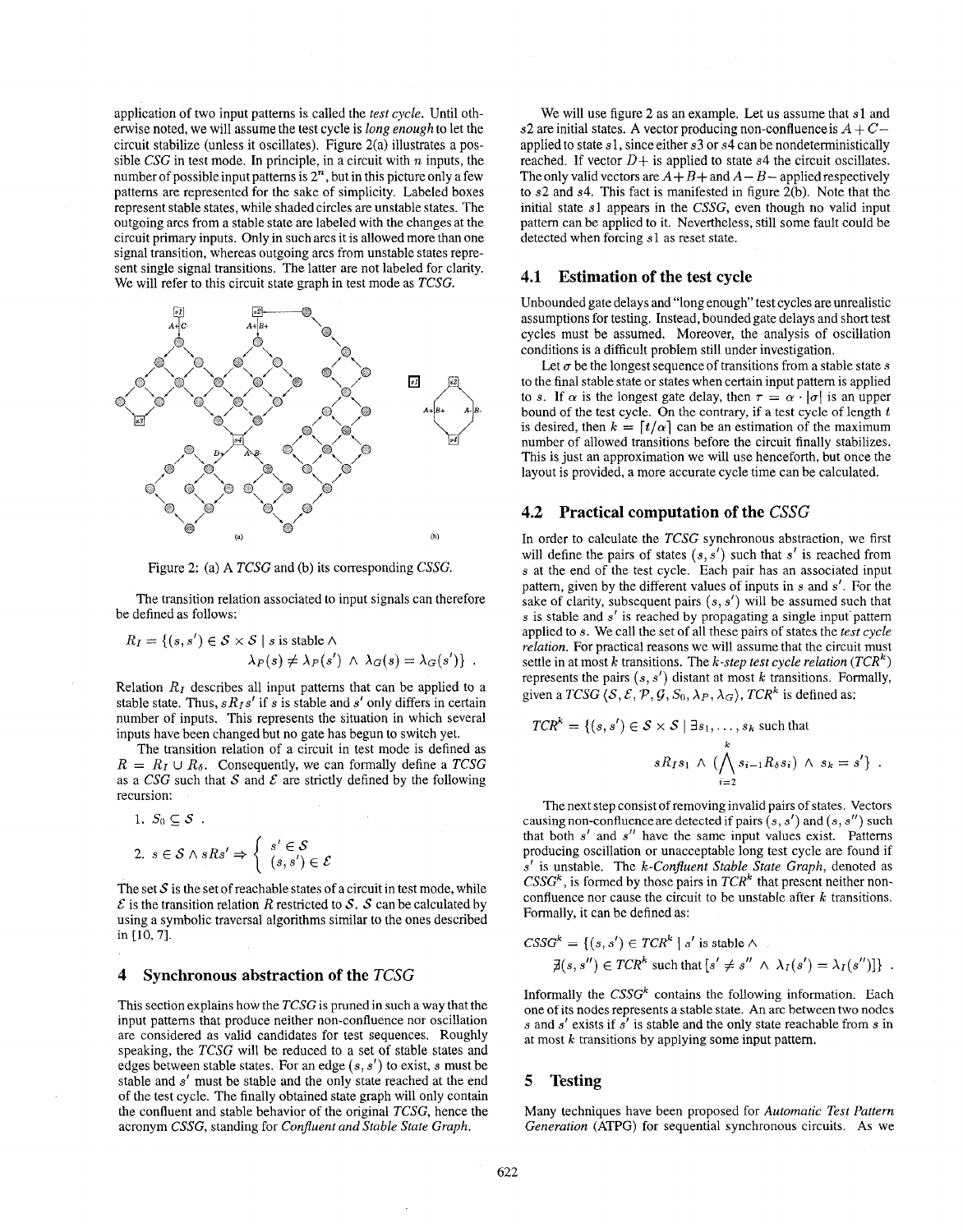have been explaining, however, non-confluence of settling state and oscillation make that those techniques cannot be directly applied to asynchronous circuits. Our approach resembles the *Three-phase ATPG* [8] proposed for synchronous circuits. We also propose a method with three phases: *fault activation, state justification* and *state differentiation,* describedin sections **5.1** to 5.3. The way these three phases are implemented, though, will be different because of the asynchronousnature of circuits. Section **5.4** introduces Random TPG and fault simulation as techniques to increase the speed of the whole approach.

#### **5.1 Fault activation**

The first step to generate a test is to find a set of states that activate or excite the fault. It is easy to see that the fault signal  $x$  stuck-at-c is excited in some stable state if  $x \neq c$ . Since the set of stable reachable states has been already obtained during CSSG computation, finding the stable states exciting a fault is straightforward.

In most examples, there is always some stable state that excites a fault. However, it can occur that some signal always equals either 0 or 1 when the circuit is stable and only takes the opposite value in some unstable states. This situation arises when a signal switches an even number of times between stable states. Finding a test for such faults is left directly to the last phase, explained in section *5.3.* 

#### **5.2 State justification**

Justifying **a** state means to provide a sequence of input vectors that drive the circuit from the initial or reset state to that particular state. In our case, a sequence of test vectors that put the circuit in some of the excitation states must be given.

By using the reachability information it is easy to give a justification sequence. This sequence will put the correct circuit in a state that excites a given fault. However, the test vectors applied on the faulty circuit may result in a sequence of states that differs from that obtained in the correct one. In addition it has to be taken into account that some available sequences for the correct circuit can cause a faulty one to diverge or oscillate.



Figure 3: Corruption detected (a) always and (b) sometimes.

As noted in **[8],** there could be *corruption,* **so** the fault would manifest before. In **a** synchronous circuit the sequence that produces the corruption can always be taken as a new shorter excitation sequence. However, in an asynchronous circuit corruption has to be noticed in all terminal stable states. If this symptom does not appear in some stable states, the entire sequence has to be applied. The consequence when testing the real circuit will be that sometimes the fault will be detected before others.

Figure *3* illustrates this by means of an example. According to the reachability analysis done in the correct circuit, the sequence of states  $Rst \rightarrow SI \rightarrow S2 \rightarrow Act$  is exercised. Act indicates the proposed activation state actually being justified. When the same inputs are applied to a faulty circuit the following situations might be observed. The stable state  $S1$  in figure 3(a) has  $S3$  as its successor, instead of *S2* as in the correct circuit. Because of the

 $\bar{z}$ 

different behavior of the correct and the faulty circuit, the fault can be detected before expected. The case in figure 3(b) is different. Now depending on the delays of the gates, two states, S2 and *S3,*  are reachable from S1. Since the fault can not always be detected, we have to apply the full sequence of input vectors. During the real test operation however, the fault may be detected before.

## **5.3 State differentiation**

Once a fault has been excited, it still has to be made observable. The most favorable case occurs when the fault is propagated to some primary output. In general, the fault will propagate to some memory element. By applying successive input vectors we have to make the difference noticeable at a primary output. The CSSG gives all the feasible input vectors that can be used in each state. All of them are simulated by using similar techniques to the ones described in section *3.2,* and the sequenceresulting in a shorter test length is chosen.



Figure **4:** (a) Correct circuit (b) Faulty circuit.

As an example we can use figure **4.** The different *Acti* are the fault activating states, while  $S1$  and  $S2$  are their stable predecessors. In the correct circuit, S1' and 52' are reached, respectively, from S1 and S2. In the faulty circuit, *S3'* is always reached from S1, therefore there is an appropriate excitation vector. However, depending on the gate delays, from S2 the fault can either be detected  $(S2')$  or not  $(S4')$ . In the latter case, the test would not be conclusive.

#### **5.4 Improving ATPG performance**

The three phases described above are sufficient to find a test for any testable fault. However, they may be time consuming. Next we describe how techniques used to improve the speed of synchronous ATPG algorithms can be adapted to asynchronous ones.

*Fault simulation* is commonly used to find out if a test for a given fault also detects other faults. When a test is found to detect a fault, the same input patterns are simulated on the remaining faulty circuits. This technique will be efficient only if fast simulation algorithms are provided. Symbolic algorithms are good at managing multiple states of a same circuit. The problem when simulating a fault is just the opposite: dealing with a same state for each different faulty circuit. Then *parallel simulation* [24] is widely used because of its speed.

Non-confluence and oscillation are problems that have to be taken into account in simulation as well. **A** very efficient, though conservative, method called *ternary simulation* [ 123, has been widely used to detect when an input vector causes critical races. This conservativeness, however, does not affect the fault coverage of our approach. Let us assume that a given test detects some fault. The objective of fault simulation is just to find out if the same test detects other faults. If temary simulation says that a test is unable to cover other faults, when in fact it could, tests for those faults can still be found by the previous three phases.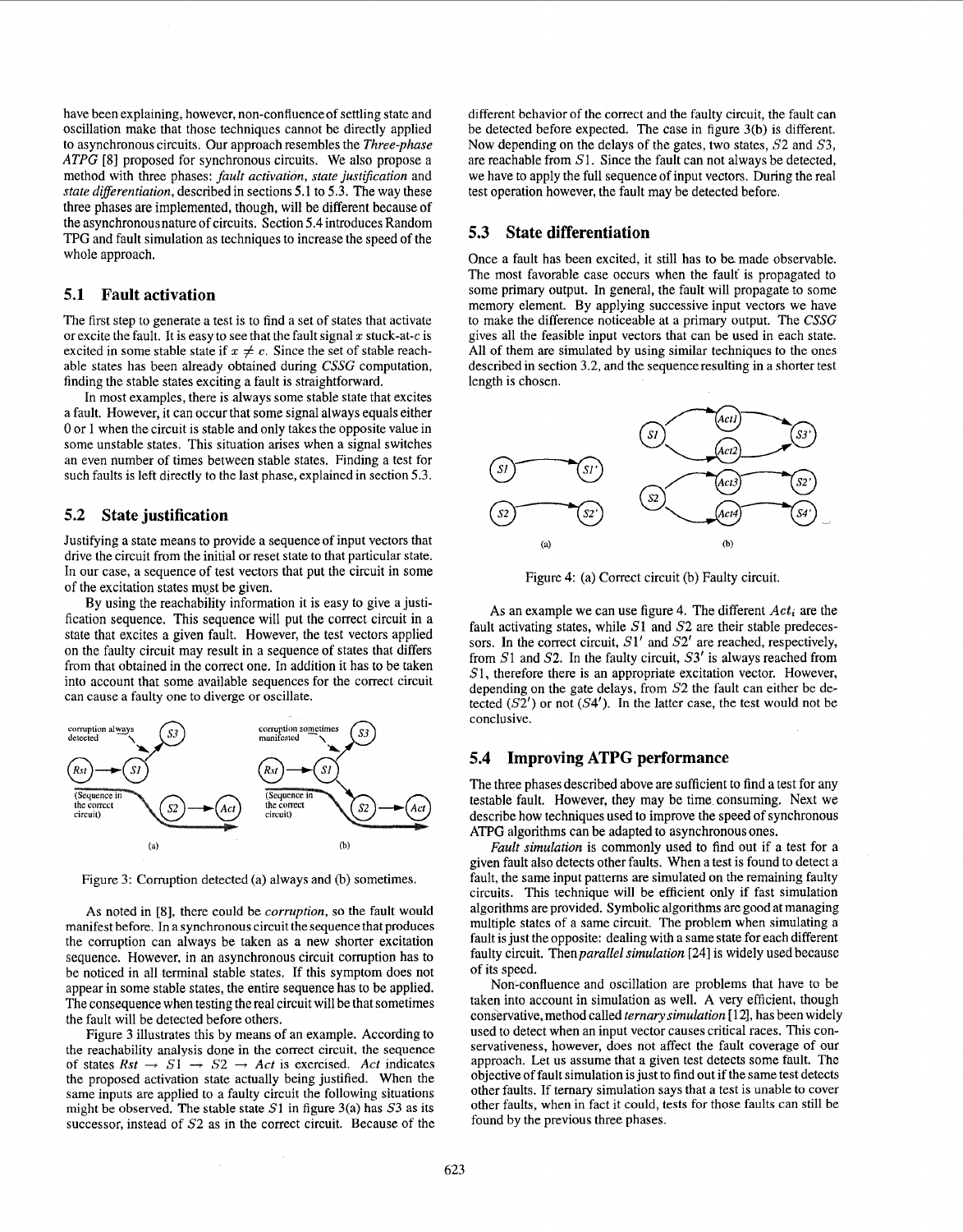In ternary simulation a signal can have any of the three following values: 0, 1 or  $\Phi$ . The symbols 0 and 1 have their usual boolean meaning, whereas the symbol  $\Phi$  stands for an uncertain value which is neither 0 nor 1.

Temary simulation consists of two algorithms namely A and B. Algorithm A sets each signal to the least upper bound of its current value and its evaluation. The result is that unstable signals are set to  $\Phi$ . By repeating this process, uncertainties are propagated through the circuit. Algorithm B sets each signal to its evaluation. Consequently, some signals are set to a known value (either 0 or 1). Let us assume the circuit is in state s and we apply input vector *a*. After algorithms A and B we reach the final state  $s'$ . We can conclude that if all the signals in  $s'$  have a definite value (0 or 1),  $s'$  is the only successor of s when a is applied. On the contrary, if some signal in s' has an unknown value **(** $\Phi$ ), either there are several final stable states or the circuit oscillates.

It has been proved that temary simulation is polynomial in the number of circuit gates [6]. This is due to the fact that in the worst case *2n* states are produced, *n* being the number of gates. In each state at most *n* function evaluations are required. Therefore, detection of critical races and/or oscillation can be detected in  $O(n^2)$ for each pair of stable states and input pattern.

*Random Test Pattern Generation* has tumed out to be a very efficient method in finding a test for an important number of faults at a very low CPU cost [4]. The number of faults covered by this technique highly depends on the circuit, but coverage ratios between 40% and 80% are commonly achieved. By using temary simulation with Random TPG the speed of the overall approach can be improved in similar percentages.

Table 1: Experimental results (speed-independent)

|                |                 | output-s   |        |     |     |          |                |                         |
|----------------|-----------------|------------|--------|-----|-----|----------|----------------|-------------------------|
| example        | tot             | cov        | tot    | cov | rnd | $3$ -ph  | sim            | <b>CPU</b>              |
| alloc-outbound | $\overline{32}$ | 32         | 66     | 66  | 31  | 12       | 3              | $\overline{52}$         |
| atod           | 26              | 26         | 40     | 40  | 36  | 1        | 3              | 5                       |
| chu150         | 26              | 26         | 52     | 50  | 50  | $\bf{0}$ | $\mathbf 0$    | 10                      |
| converta       | 22              | 22         | 44     | 44  | 20  | 23       | 1              | 8                       |
| dff            | 20              | 20         | 44     | 40  | 7   | 33       | $\mathbf 0$    | 18                      |
| ebergen        | 32              | 32         | 70     | 70  | 32  | 38       | $\mathbf 0$    | 43                      |
| hazard         | 20              | 20         | 44     | 44  | 22  | 22       | 0              |                         |
| master-read    | 62              | 62         | 130    | 130 | 55  | 75       | 0              | 5049                    |
| mmu            | 60              | 60         | 136    | 136 | 44  | 92       | 0              | 21067                   |
| mp-forward-pkt | 28              | 28         | 58     | 58  | 57  | 1        | 0              | 6                       |
| mr1            | 60              | 60         | 140    | 139 | 5   | 134      | 0              | 27231                   |
| nak-pa         | 40              | 40         | 80     | 80  | 68  | 5        | $\overline{7}$ | 43                      |
| nowick         | 28              | 28         | 54     | 54  | 54  | 0        | $\bf{0}$       | 4                       |
| ram-read-sbuf  | 42              | 42         | 82     | 82  | 54  | 26       | $\overline{c}$ | 465                     |
| rcv-setup      | 20              | $^{20}$    | 36     | 36  | 31  | 5        | $\bf{0}$       | $\overline{\mathbf{4}}$ |
| rodft          | 32              | 32         | 62     | 62  | 60  | 1        | 1              | 14                      |
| sbuf-ram-write | 50              | 50         | 102    | 102 | 40  | 60       | $\overline{c}$ | 1760                    |
| sbuf-send-ctl  | 40              | 40         | 86     | 86  | 45  | 41       | $\bf{0}$       | 254                     |
| sbuf-send-pkt2 | 40              | 40         | 116    | 116 | 31  | 85       | 0              | 7137                    |
| seq4           | 40              | 40         | 86     | 84  | 28  | 52       | 4              | 256                     |
| trimos-send    | 58              | 58         | 132    | 132 | 6   | 126      | $\bf{0}$       | 16030                   |
| vbe10b         | 50              | 50         | 114    | 110 | 22  | 88       | 0              | 5534                    |
| vbe5b          | 22              | 22         | 42     | 41  | 33  | 8        | 0              | 9                       |
| vbe6a          | 38              | 38         | 80     | 78  | 17  | 61       | $\bf{0}$       | 562                     |
| Total FC       |                 | $100.00\%$ | 99.16% |     |     |          |                |                         |

#### **6 Results**

We show the effectiveness of our ATPG methodology over a set of benchmarks. Table 1 presents the results obtained for speedindependent and table *2* for hazard-free circuits with bounded delays. Both sets of benchmarks have been automatically synthesized from the same specifications, the former by Petrify [9] and the latter by SIS [23].

Results in the tables are structured as follows. The second and third columns respectively present the total ("tot") and covered ("cov") number of faults under the single output stuck-at fault Table 2: Experimental results (hazard free with bounded delays)

|                 | output-s |        |     |        |     |              |          |            |  |
|-----------------|----------|--------|-----|--------|-----|--------------|----------|------------|--|
| example         | tot      | cov    | tot | cov    | rnd | $3$ -ph      | sim      | <b>CPU</b> |  |
| atod            | 44       | 44     | 66  | 66     | 52  | 11           | 3        | 487        |  |
| chu150          | 26       | 26     | 48  | 46     | 44  | $\mathbf{2}$ | 0        | 15         |  |
| converta        | 42       | 42     | 92  | 92     | 8   | 84           | 0        | 5008       |  |
| ebergen         | 20       | 20     | 42  | 42     | 35  |              | 0        |            |  |
| hazard          | 30       | 30     | 46  | 44     | 39  | 4            |          | 20         |  |
| nowick          | 28       | 28     | 54  | 54     | 54  | 0            | 0        |            |  |
| rpdft           | 36       | 36     | 48  | 48     | 48  | $\Omega$     | $\Omega$ |            |  |
| trimos-send     | 72       | 24     | 126 | 29     | 12  | 17           | $\Omega$ | 254851     |  |
| vbe10b          | 60       | 16     | 136 | 26     | 21  | 5            | $\theta$ | 26774      |  |
| vbe5b           | 32       | 32     | 52  | 52     | 42  | 10           | 0        | 19         |  |
| vbe6a           | 62       | 18     | 126 | 29     | 23  | 6            | 0        | 29647      |  |
| <b>Total FC</b> |          | 69.91% |     | 63.16% |     |              |          |            |  |

model. The fourth and fifth columns show analogous results for the single input stuck-at fault model. The next three columns, namely "md", "3-ph" and "sim", detail the number of faults covered by each step of our approach. The last column reports the CPU time, in seconds, needed to find the whole set of test vectors. Benchmarks have been run on a Sun 4 workstation with a Sparc-20 processor and 64 megabytes of RAM.

The input stuck-at fault model includes all output stuck-at faults. The results on output stuck-at faults are shown to illustrate that the well known theoretical result of speed-independent circuits being 100% output stuck-at fault testable in operation mode [3] still holds when our methodology is used.

Conversely, this is not true for the set of circuits generated by **SIS.** Most circuits present similar results to those of speedindependent circuits, but three benchmarks, *trimos-send, vbelOb*  and *vbe6u,* presented a very poor fault coverage. This is due to the logic redundancies added by the synthesis tools in order to avoid spurious pulses in this type of circuits. Note that these examples also take a very long time to finish. When a test for an undetectable fault is searched, all possible input pattems are tried, thus time is wasted with no positive results. Finding out *a priori* undetectable faults may result in significant performance increase. In those cases with very low fault coverage, testability can be assisted by *partial scan-path* [16] or *variable phase splitting* [17].

The number of faults detected by random TPG depends highly on the example topology, but an average of 45% is achieved. This fact represents an important speed-up of our methodology. If a low coverage is achieved in the random step, much work will be left to the 3-phase step. 3-phase ATPG (fault activation, state justification and state differentiation) is the most complex step and the one dominating CPU time. Note that the highest test generation times correspond to those benchmarks where the random TPG step has covered a low number of faults (see e.g. *converta* and *trimos-send*  in table I). In some cases the same vector is reported to cover different faults. Due to the conservativeness of temary simulation, it sometimes fails to detect equivalent tests. This is the reason for the low number of faults covered by fault simulation. Despite the the low number of faults covered by fault simulation, this last step is still performed because its execution time is negligible when compared to the **3-phase ATPG** algorithm.

As a general consideration, such results can be significantly improved by speeding up the 3-phase step. Three possibilities we have in mind are: studying better variable ordering strategies in the use of BDDs, using hierarchical techniques similar to those utilized in some formal verification approaches 1201 and classifying undetectable faults to avoid wasting time in covering them.

#### **6.1 Discussion**

Banerjee et al. *[2]* also propose synchronous testing of asynchronous circuits. They model the asynchronous circuit as a synchronous